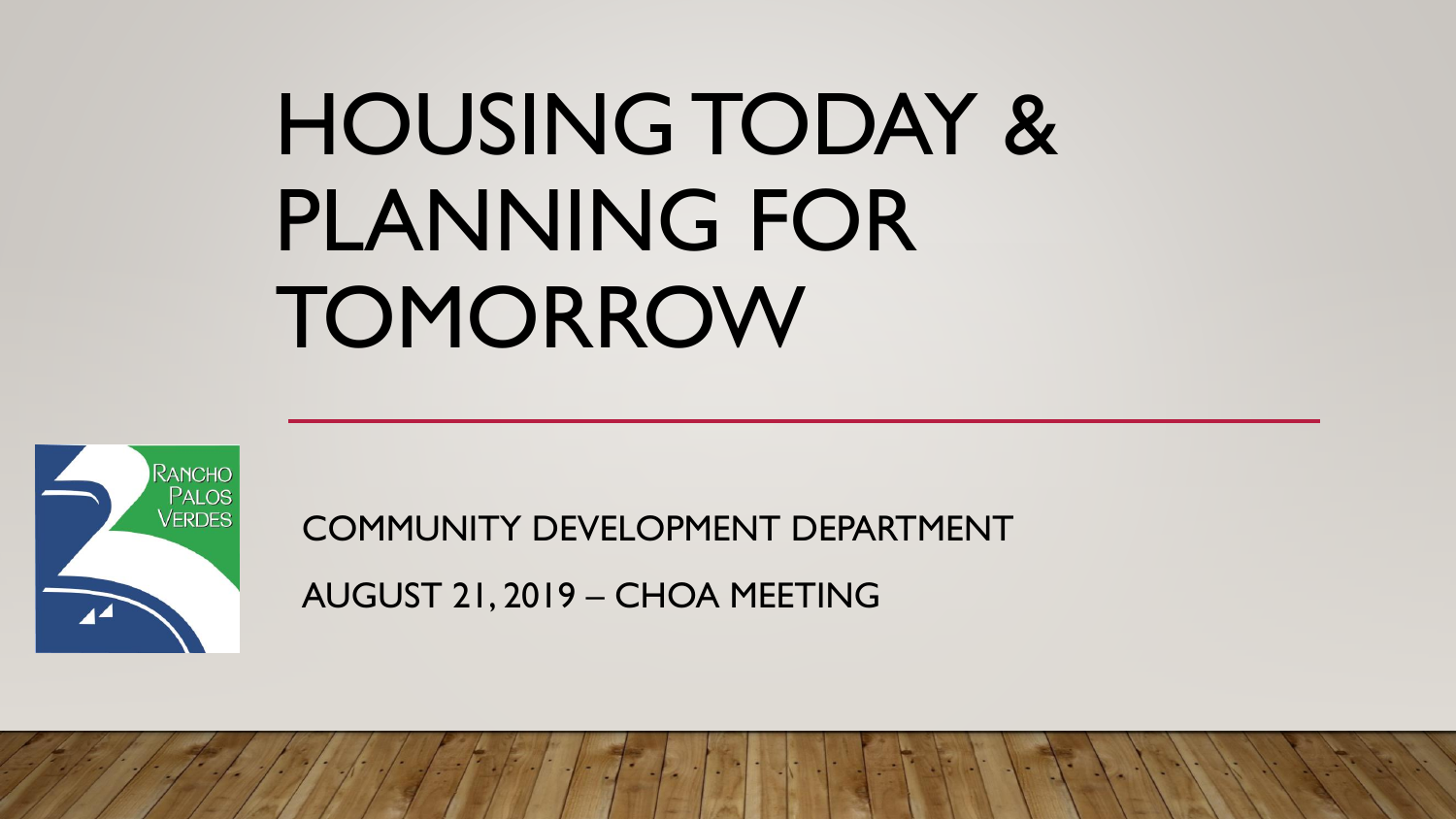## COMMUNITY DEVELOPMENT DEPARTMENT

- Planning Division
- Building & Safety Division
- Code Enforcement Division
- View Restoration Division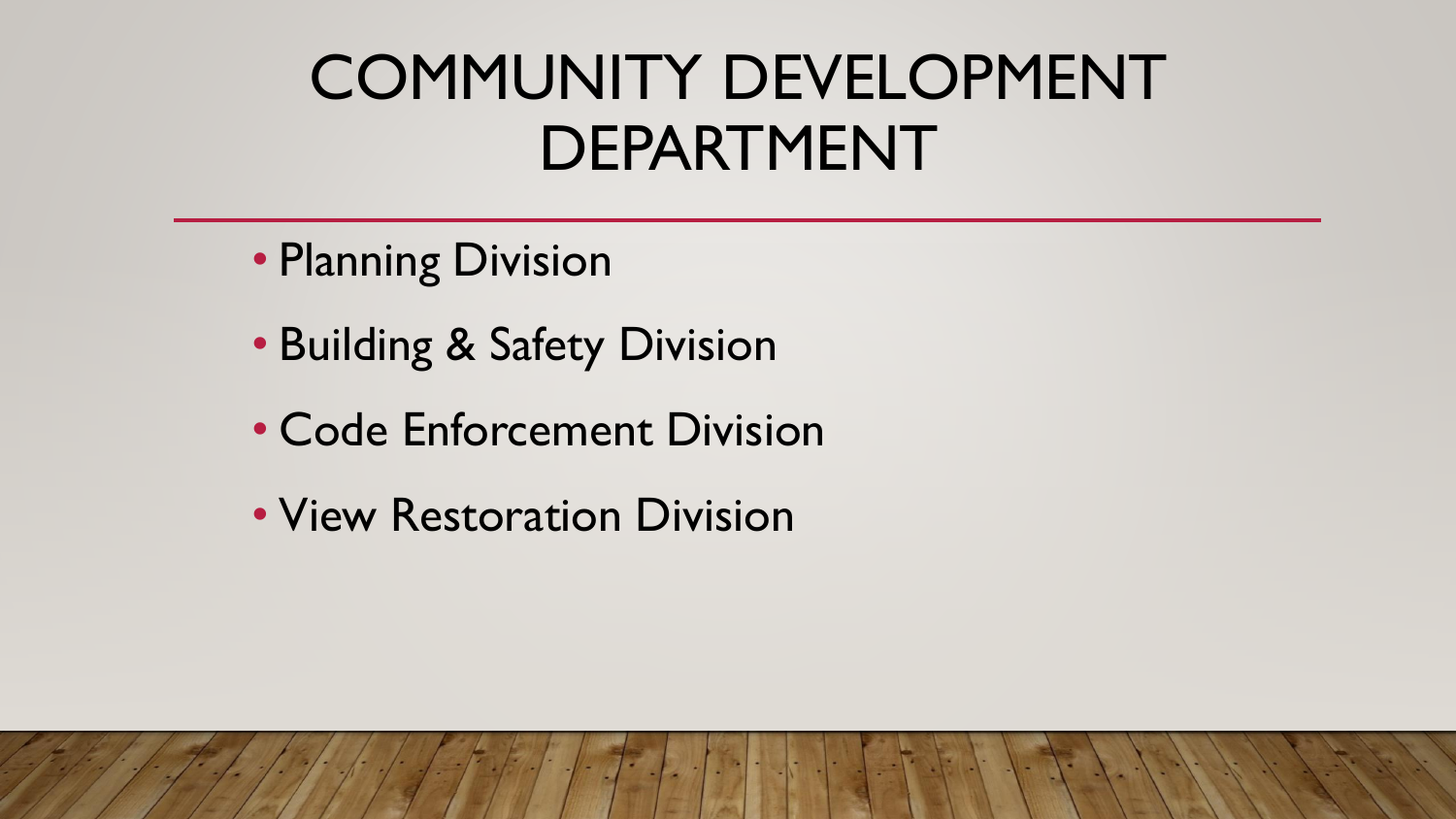### HOUSING CRISIS

- Housing Stock
- Affordable Housing Stock

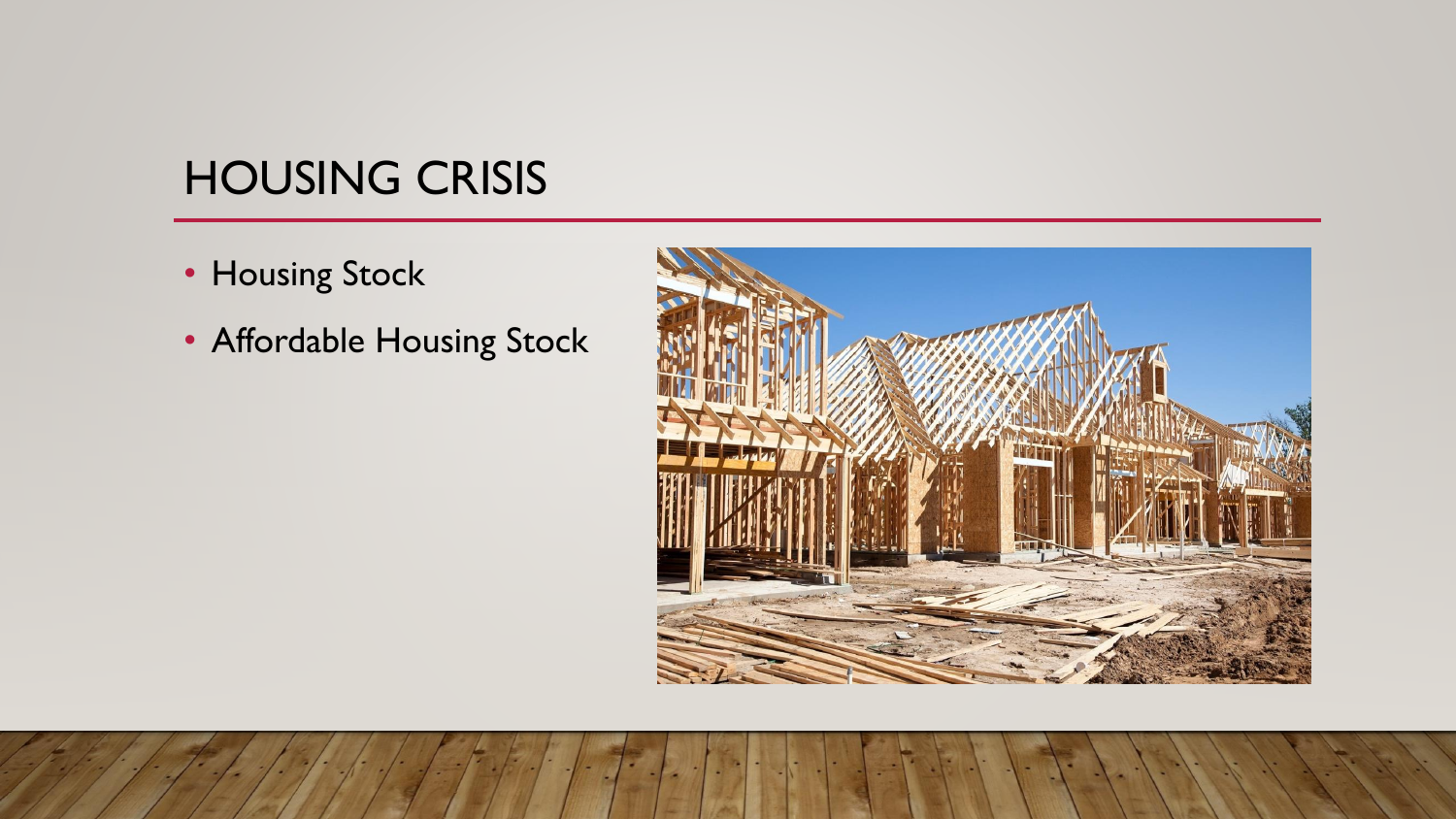#### HOUSING NEEDS –WHY?

- 180,000 homes need to be built each year to keep pace with population growth. Over the past decade, on average, less than half have been constructed annually.
- Several factors contributing to the crisis include:
	- Shortage of housing stock to meet population need
	- Lack of funding and subsidies to support the construction of affordable housing
	- Local and national economic and job market conditions
	- Developer challenges including the availability of land and complying with environmental regulations (CEQA)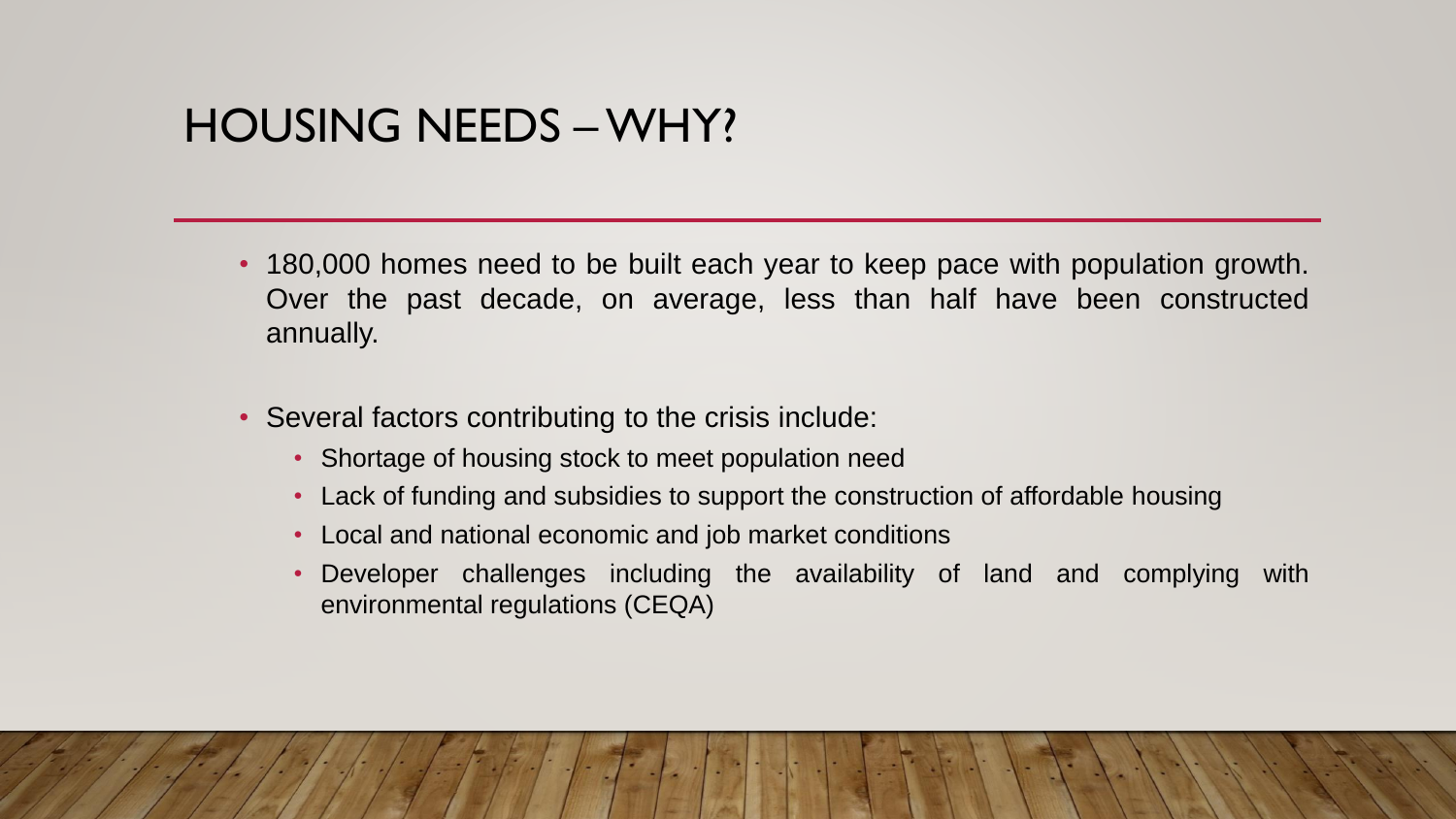### HOUSING NEEDS - STATE'S RESPONSE

- 130 bills introduced by State Lawmakers in 2017 of which 15 bills became law as part of the 2017 Housing Package including:
	- SB 2 supportive housing and transitional housing
	- SB 35 streamlining mixed use development that have not met their RHNA housing targets
	- SB 540 workforce housing
- Three main categories:
	- Funding providing resources at the local level for affordable housing activities
	- Streamlining streamlining approval of housing project with minimal discretionary review
	- Local Accountability holding local jurisdictions accountable to State housing requirements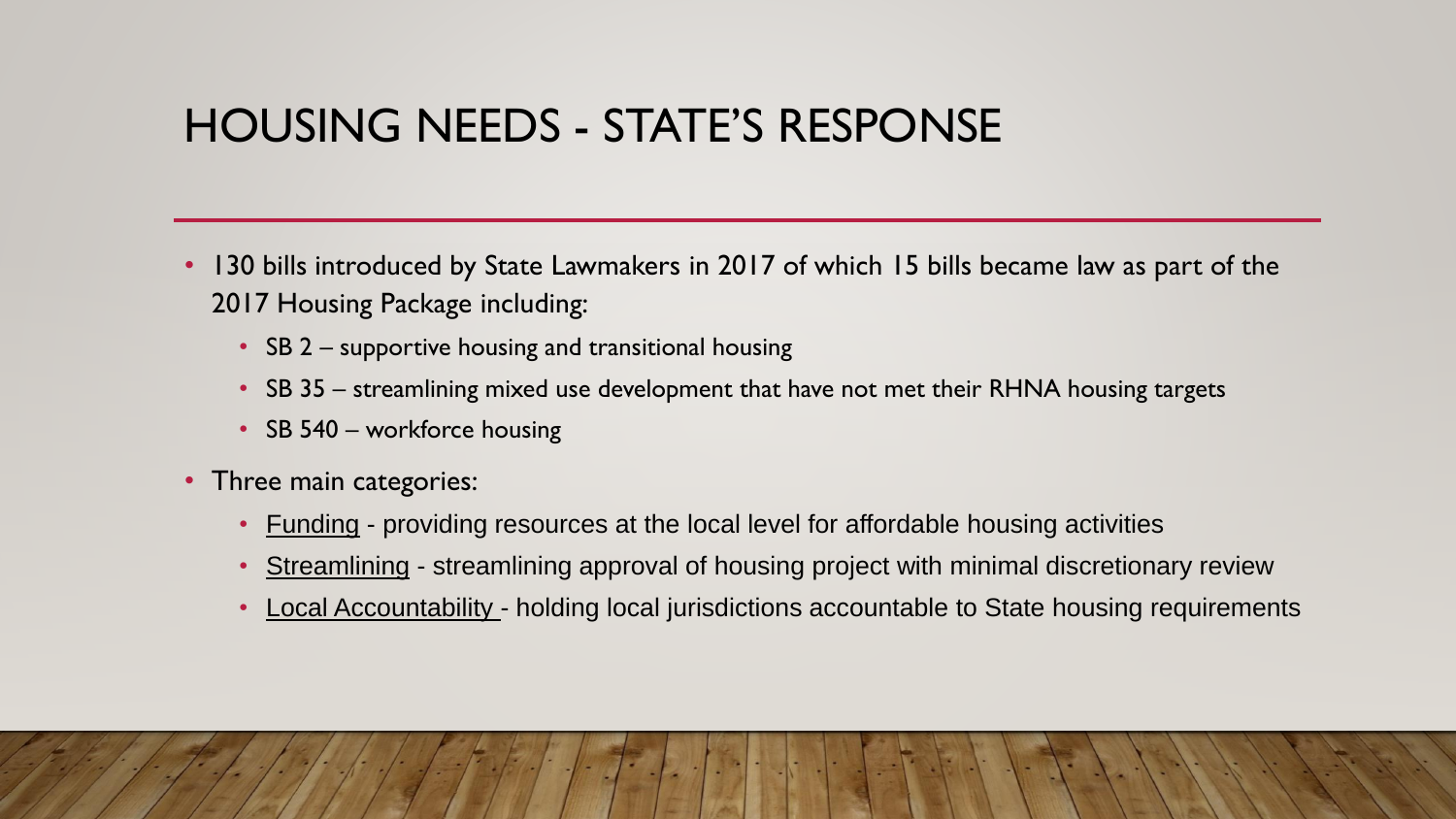#### HOUSING NEEDS - STATE'S RESPONSE

- In 2018, then-Governor Brown adopted 15 additional bills to further address the State's housing crisis.
- In 2019, State lawmakers are introducing more housing bills, such as SB50 (which has been held in Committee for now).
	- SB 4 transit oriented multifamily without discretion
	- SB 330 finding for denying an affordable housing project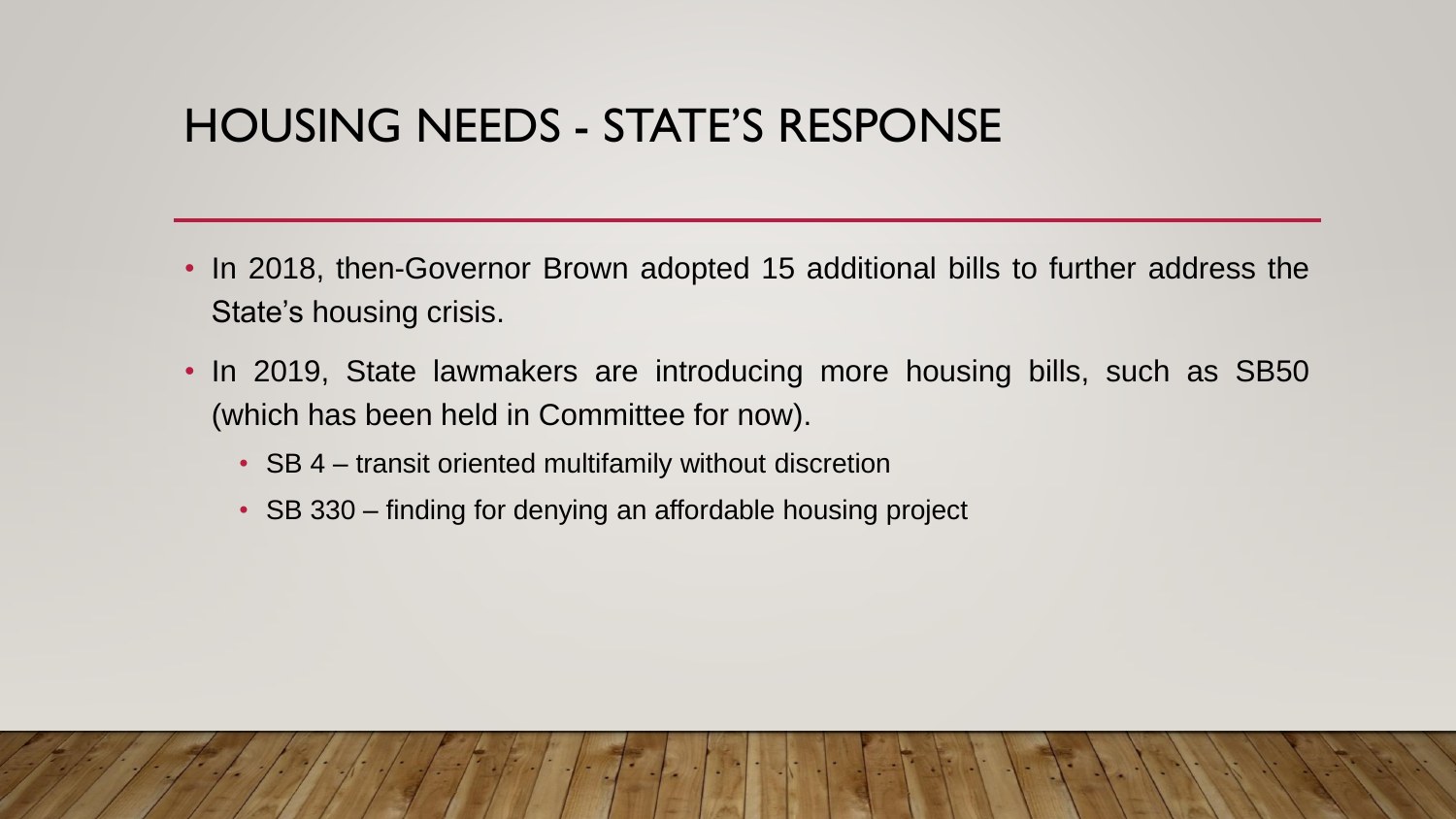### HOUSING NEEDS – CITY'S RESPONSIBILITY

#### • Regional Housing Needs Assessment (RHNA)

- The State is in the 5<sup>th</sup> RHNA Cycle (reporting period 2013-2021).
- The City is required to provide for 31 units in varying income levels as a result of the 5th RHNA cycle allocation plan. To date, the City has provided 18 housing units, with 13 units remaining.

| Income Level     | <b>RHNA Required</b> | <b>City Provided</b> |
|------------------|----------------------|----------------------|
| 'Very-Low'       |                      |                      |
| 'Low'            |                      |                      |
| 'Moderate'       |                      |                      |
| 'Above Moderate' |                      |                      |

• SB 72 authorizes out of compliance jurisdictions to be referred to the State Attorney General's Office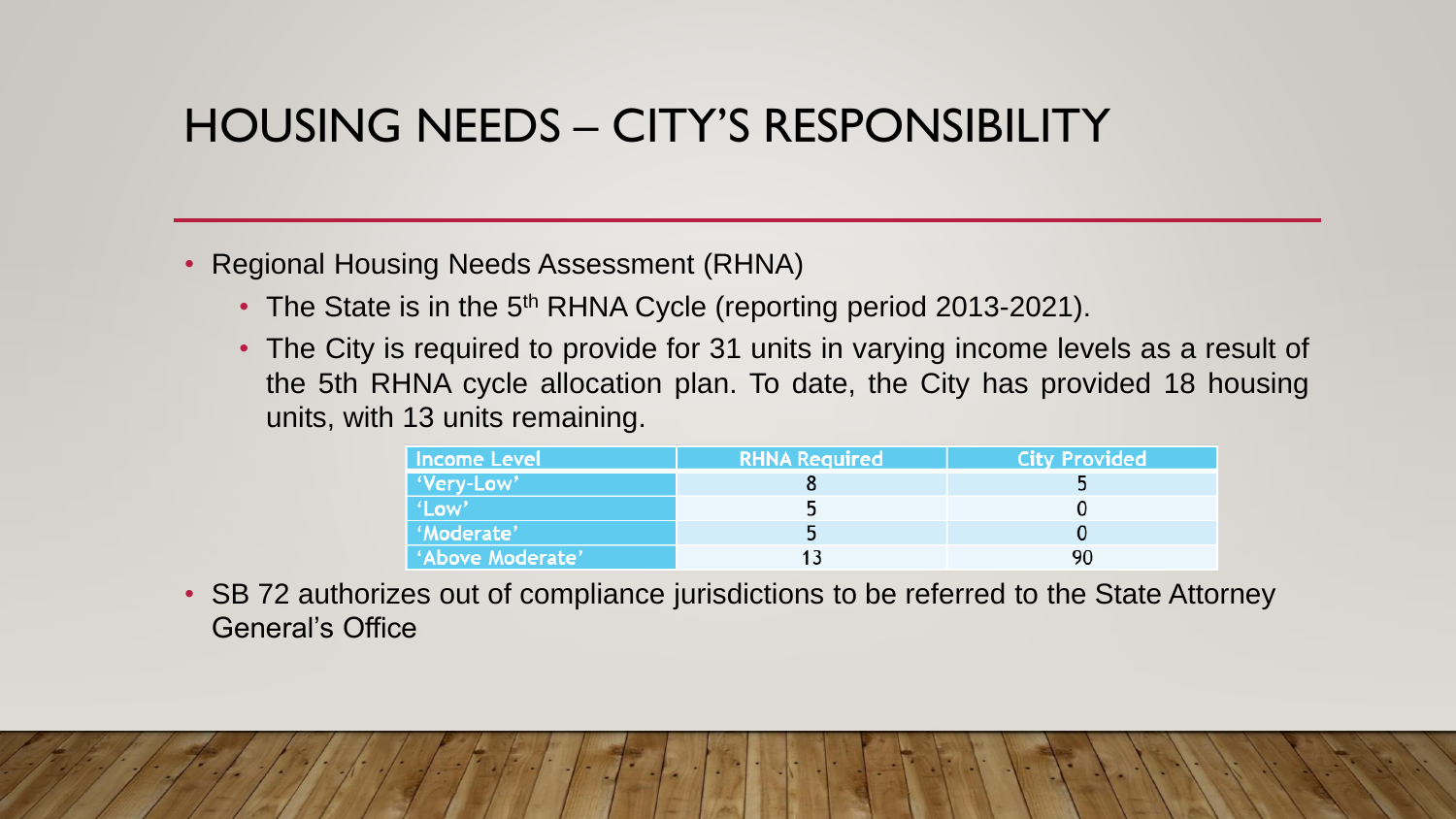### HOUSING NEEDS – CITY'S FUTURE RESPONSIBILITY

- 6th RHNA cycle allocation plan (October 2021 to October 2029).
- Three RHNA methodologies currently being considered by SCAG, the City would be required to provide the following housing units\* in various income levels:
	- Option No. 1 353 housing units
	- Option No. 2 335 housing units
	- Option No. 3 32 housing units

\*Based on a "total regional housing need" of 660,000 housing units.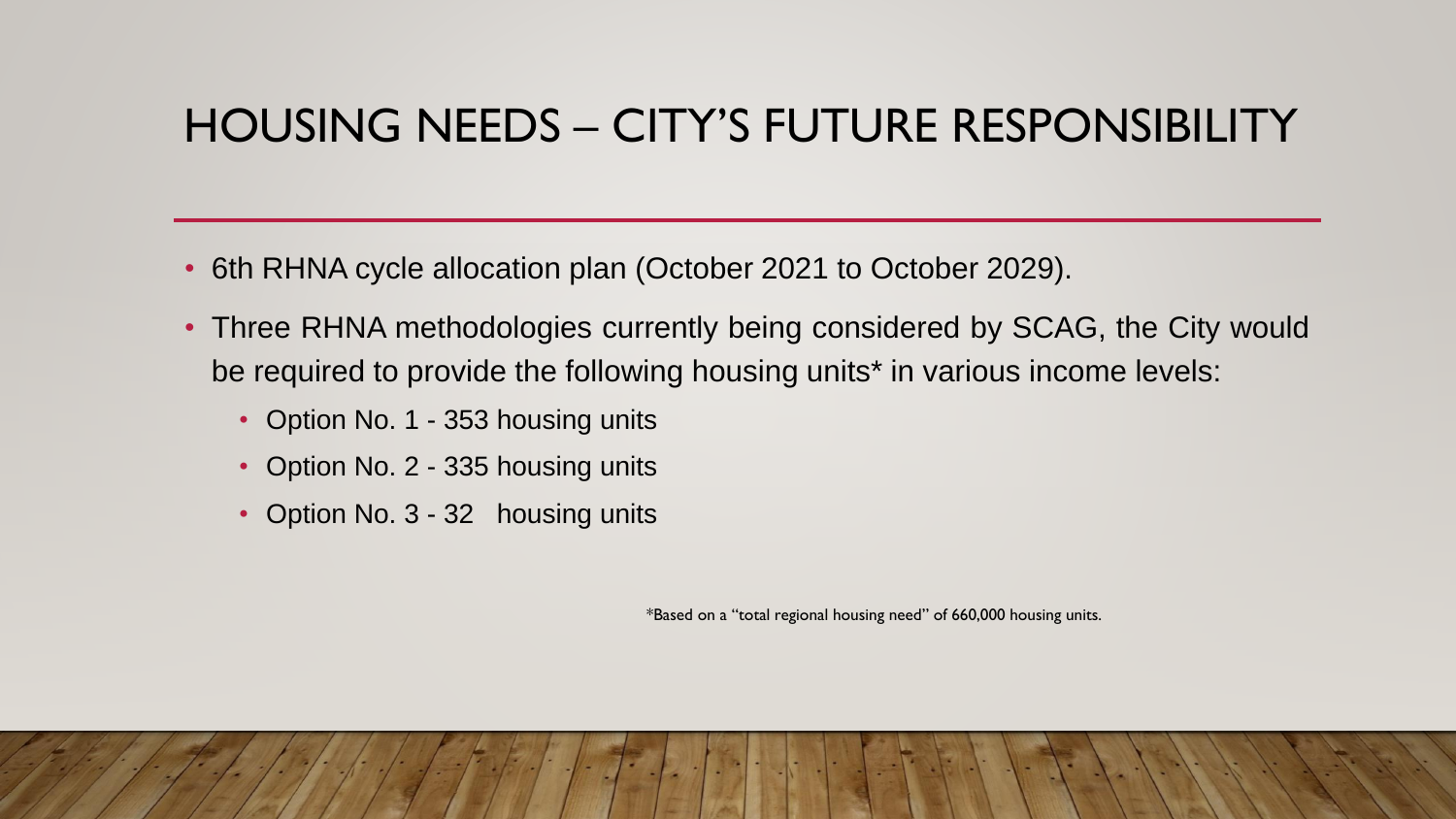## HOUSING NEEDS – 6 TH RHNA CYCLE

| SCAG 6TH CYCLE RHNA - DRAFT HOUSING NEEDS ALLOCATION OPTIONS FOR PUBLIC REVIEW | For complete descriptions of values below, see "metadata" tab or SCAG's proposed RHNA methodology released 8/1/19. |              |            |                                                    |     |                                              |      |                                              |       |
|--------------------------------------------------------------------------------|--------------------------------------------------------------------------------------------------------------------|--------------|------------|----------------------------------------------------|-----|----------------------------------------------|------|----------------------------------------------|-------|
| $1 - Aug - 19$                                                                 |                                                                                                                    |              |            |                                                    |     |                                              |      |                                              |       |
|                                                                                |                                                                                                                    |              |            | Option 1 for Rancho Palos Verdes city              |     | <b>Option 2 for Rancho Palos Verdes city</b> |      | <b>Option 3 for Rancho Palos Verdes city</b> |       |
| What is this? This                                                             | Select Jurisdiction (drop-down menu)                                                                               |              |            |                                                    |     |                                              |      |                                              |       |
| spreadsheet tool is designed                                                   | Rancho Palos Verdes city                                                                                           | $\mathbf{v}$ |            | Local Input household growth, RHNA per             |     | Need due to population share (80%)           | 1173 | Horizon year for pop. growth                 | 2035  |
| to provide general estimates                                                   |                                                                                                                    |              |            |                                                    |     |                                              |      |                                              |       |
| of a draft RHNA allocation                                                     | Enter estimate of total regional need                                                                              |              |            | <b>Vacancy Adjustment</b>                          |     | Need due to HQTA population share (2         |      | Share of region's 2020-2035 pop. growth      | 0.01% |
| under three options outlined                                                   | 660,000                                                                                                            |              |            |                                                    |     |                                              |      |                                              |       |
| in the proposed RHNA                                                           |                                                                                                                    |              |            | <b>Replacement Need</b>                            |     | TOTAL RHNA FOR RANCHO PALOS VERDE            | 1173 | Need due to local input pop. growth          | 30    |
| methodology released by SCAC                                                   | <b>Rancho Palos Verdes city statistics:</b>                                                                        |              | Regional   |                                                    |     |                                              |      |                                              |       |
| on 8/1/19. Data and figures are                                                |                                                                                                                    |              | Percentile | <b>TOTAL PROJECTED NEED:</b>                       |     | Very-low income (<50% of AMI)                | 394  | <b>Vacancy Adjustment</b>                    |       |
| not final, may be subject to                                                   | Local Input household growth, RHNA per                                                                             | 23           | 0%         |                                                    |     |                                              |      |                                              |       |
| corrections, and may not sum due                                               |                                                                                                                    |              |            | Existing need due to population share ()           | 236 | Low income (50-80% of AMI)                   | 227  | <b>Replacement Need</b>                      |       |
|                                                                                | Share of region's 2019 population:                                                                                 | 0.22%        | 44%        |                                                    |     |                                              |      |                                              |       |
| <u> Instructions:</u> Select jurisdictio                                       |                                                                                                                    |              |            | Existing need due to HQTA pop. share (2            |     | Moderate income (80-120% of AMI)             | 217  | <b>TOTAL RHNA FOR RANCHO PALOS VERDE</b>     |       |
| from drop-down menu and                                                        | Share of region's HQTA population:                                                                                 | 0.00%        | 0%         |                                                    |     |                                              |      |                                              |       |
| enter an estimate of total                                                     |                                                                                                                    |              |            | Existing need due to recent building (10)          |     | Above moderate income (>120% of AMI)         | 335  | Very-low income (<50% of AMI)                | 11    |
| regional housing need in the                                                   | New unit permits per population (2006-1                                                                            | 0.006        | 17%        |                                                    |     |                                              |      |                                              |       |
| vellow boxes. Green boxes                                                      |                                                                                                                    |              |            | TOTAL EXISTING NEED*                               |     |                                              |      | Low income (50-80% of AMI)                   |       |
| will populate based on data                                                    | Percent of households who are renting:                                                                             | 20.4%        |            |                                                    |     |                                              |      |                                              |       |
|                                                                                |                                                                                                                    |              |            | TOTAL RHNA FOR RANCHO PALOS VERDES CI              | 353 |                                              |      | Moderate income (80-120% of AMI)             |       |
| <u>vole, estimated regional neet</u><br>values below 468,428 will              | Housing unit losses from demolition (20                                                                            |              | 0%         |                                                    |     |                                              |      |                                              |       |
| render incomplete                                                              |                                                                                                                    |              |            | Very-low income (<50% of AMI)                      | 142 |                                              |      | Above moderate income (>120% of AMI)         |       |
| components under Option 1.                                                     |                                                                                                                    |              |            |                                                    |     |                                              |      |                                              |       |
| <b>Estimated regional need</b>                                                 |                                                                                                                    |              |            | Low income (50-80% of AMI)                         | 101 |                                              |      |                                              |       |
| values above 1,304,344 will                                                    |                                                                                                                    |              |            |                                                    |     |                                              |      |                                              |       |
| render incomplete                                                              |                                                                                                                    |              |            | Moderate income (80-120% of AMI)                   | 103 |                                              |      |                                              |       |
|                                                                                |                                                                                                                    |              |            |                                                    |     |                                              |      |                                              |       |
|                                                                                |                                                                                                                    |              |            | Above moderate income (>120% of AMI)               |     |                                              |      |                                              |       |
|                                                                                |                                                                                                                    |              |            |                                                    |     |                                              |      |                                              |       |
|                                                                                |                                                                                                                    |              |            |                                                    |     |                                              |      |                                              |       |
|                                                                                |                                                                                                                    |              |            | *The regional existing and projected need under    |     |                                              |      |                                              |       |
|                                                                                |                                                                                                                    |              |            | Option 1 assume that HCD will not separate them in |     |                                              |      |                                              |       |
|                                                                                |                                                                                                                    |              |            | the regional determination. Option 1 existing need |     |                                              |      |                                              |       |
|                                                                                |                                                                                                                    |              |            | is the remaining regional need after regional      |     |                                              |      |                                              |       |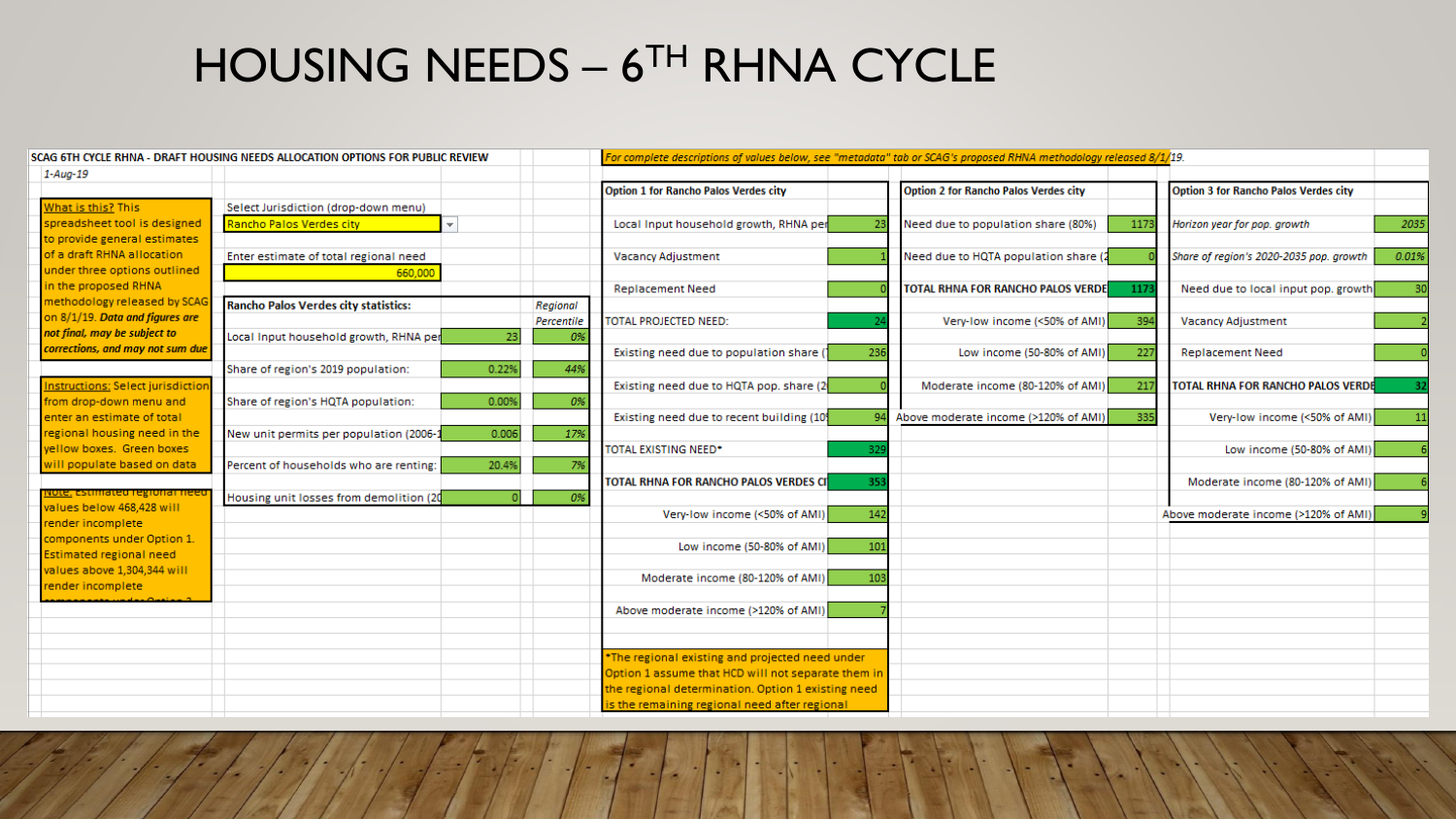#### HOUSING NEEDS – 6 TH RHNA CYCLE

- SCAG is hosting public meetings regarding the proposed RHNA methodologies. Public comment period ends September 13, 2019.
- City submits comment letter expressing concerns that the proposed methodologies do not factor in unique City challenges including:
	- Geologic hazards (Portuguese Bend Landslide Complex)
	- Wildlife and habitat preservation
	- Designation as a Very High Fire Severity Zone
	- Limited vacant land suitable for development
- SCAG will conduct RHNA Appeal hearings in July 2020 for jurisdictions looking to contest their RHNA allocation.
- SCAG adopts the RHNA allocation plan in October 2020, jurisdictions will have 1 year to update their Housing Element to ensure adequate zoning capacity for the allocated housing needs.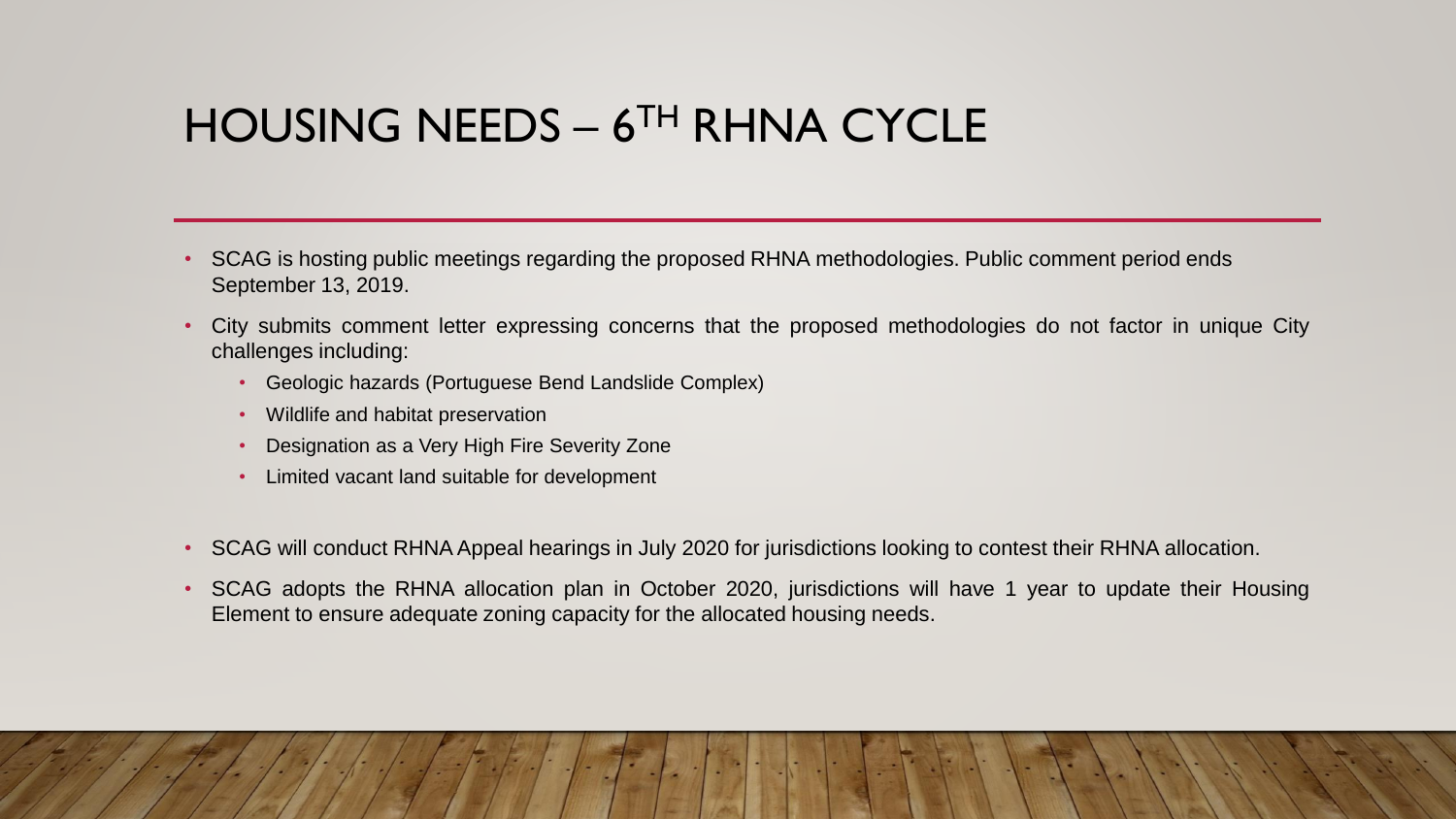- City has allowed Accessory Dwelling Units (ADUs) in all of its residential zoning districts since 1990s.
- An ADU is a secondary dwelling unit with complete independent living facilities for one or more persons and generally takes three forms:
	- *Detached*: The unit is separated from the primary dwelling unit; or
	- *Attached*: The unit is attached to the primary dwelling unit; or,
	- *Within an Existing Space*: The unit is located within an existing primary dwelling unit or accessory structure.



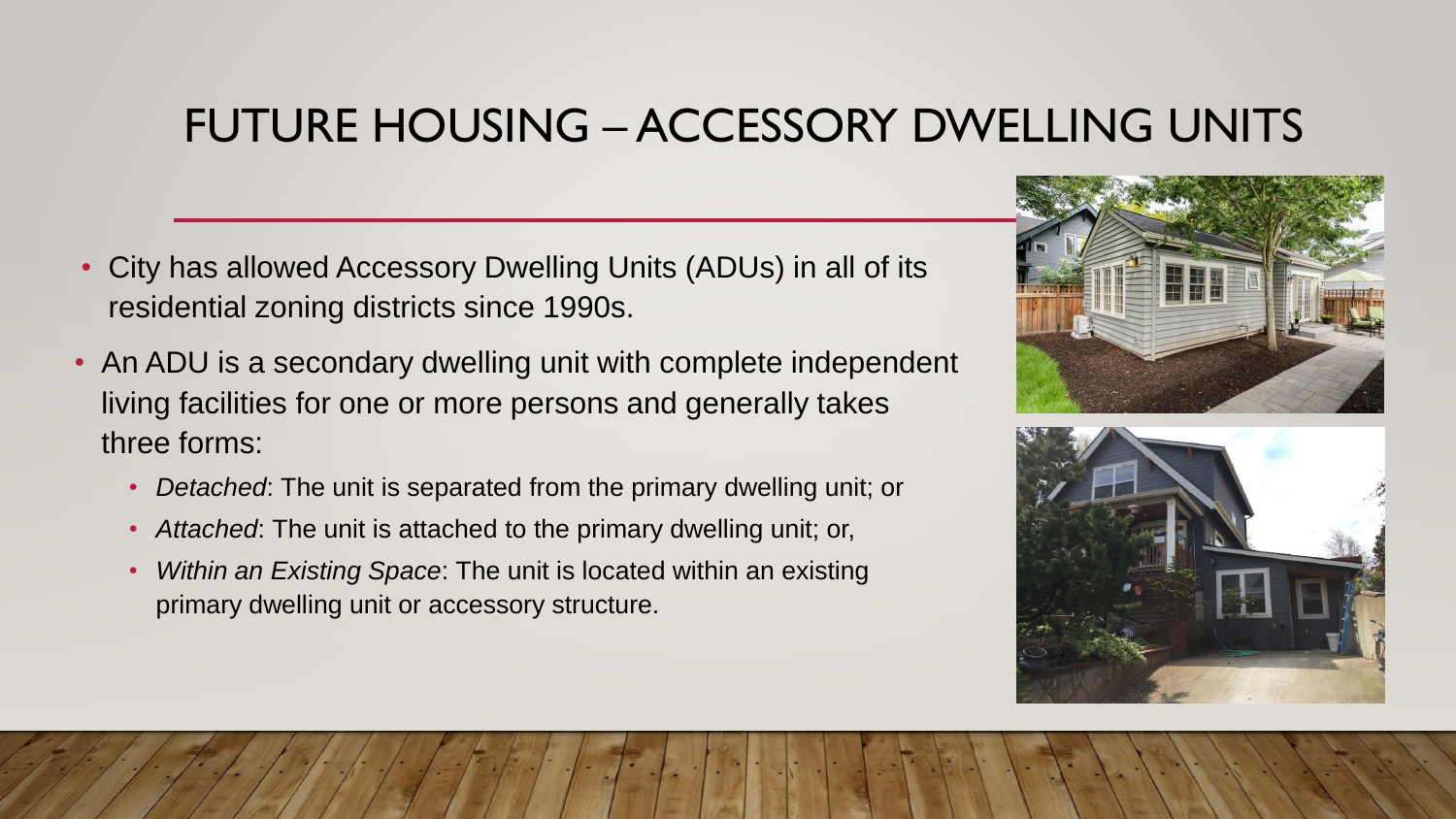- Accessory Dwelling Units may provide for additional affordable housing stock in Rancho Palos Verdes, a City impacted by limited space for development, if:
	- Used by extended family members
	- Rented at below rental market rates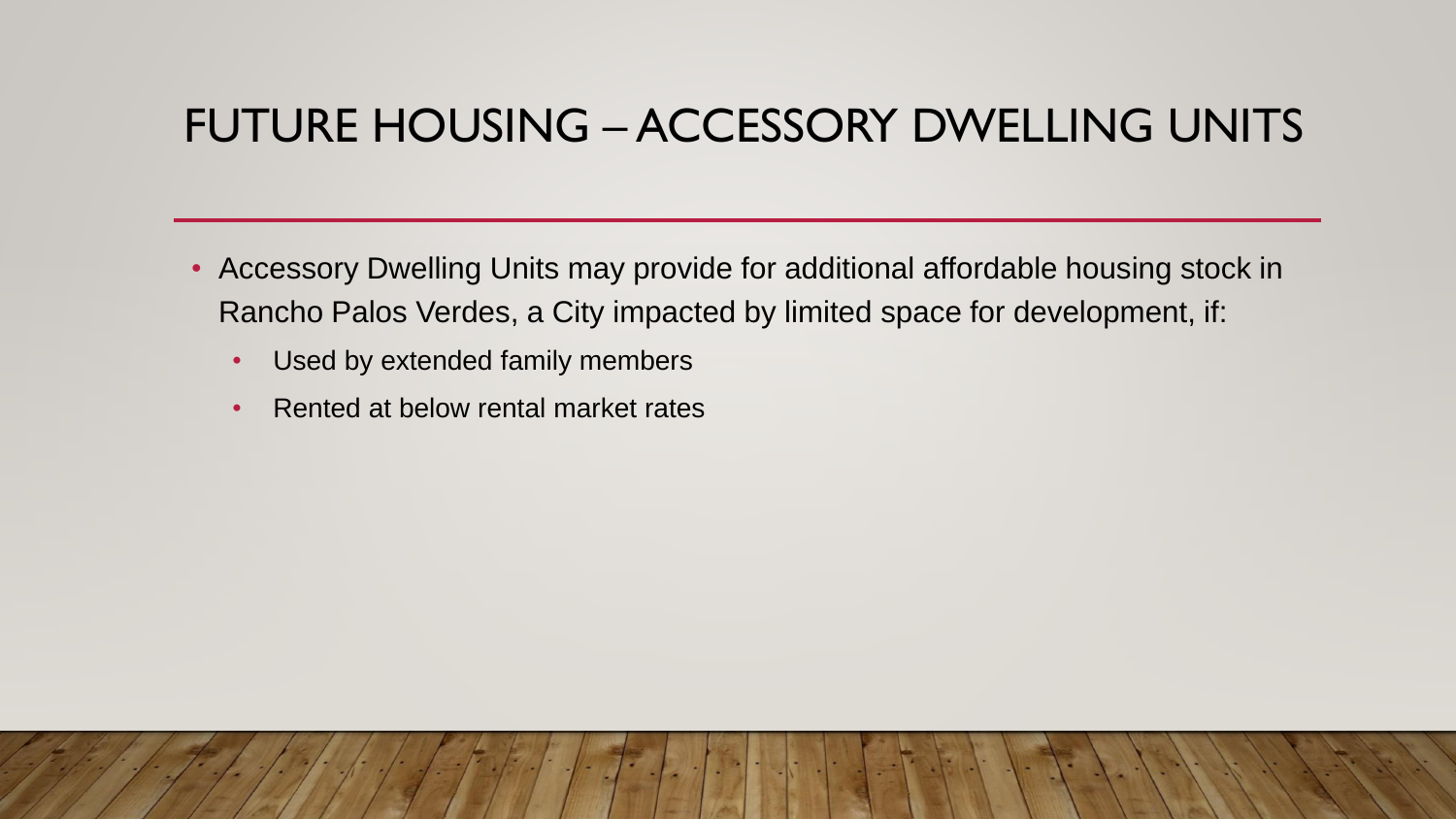- State bills were passed in 2016 and 2017 intended to "ease and streamline" current statewide regulations, encourage the building of ADUs, and create more housing options.
	- AB 2299 and SB 1069 Renamed second units to accessory dwelling units and updated codes
	- AB 2406 Added the category of Junior Accessory Dwelling Units (JADU)
- AB 68 and 69 further loosening requirements for ADUs.
- June 18, 2019 City Council initiated code amendment to Section 17.10 of the RPVMC.
- July 9, and August 13, 2019 Planning Commission reviewed draft revised code language and forwarded a recommendation to the City Council which is tentatively scheduled to be considered by the City Council in November 2019.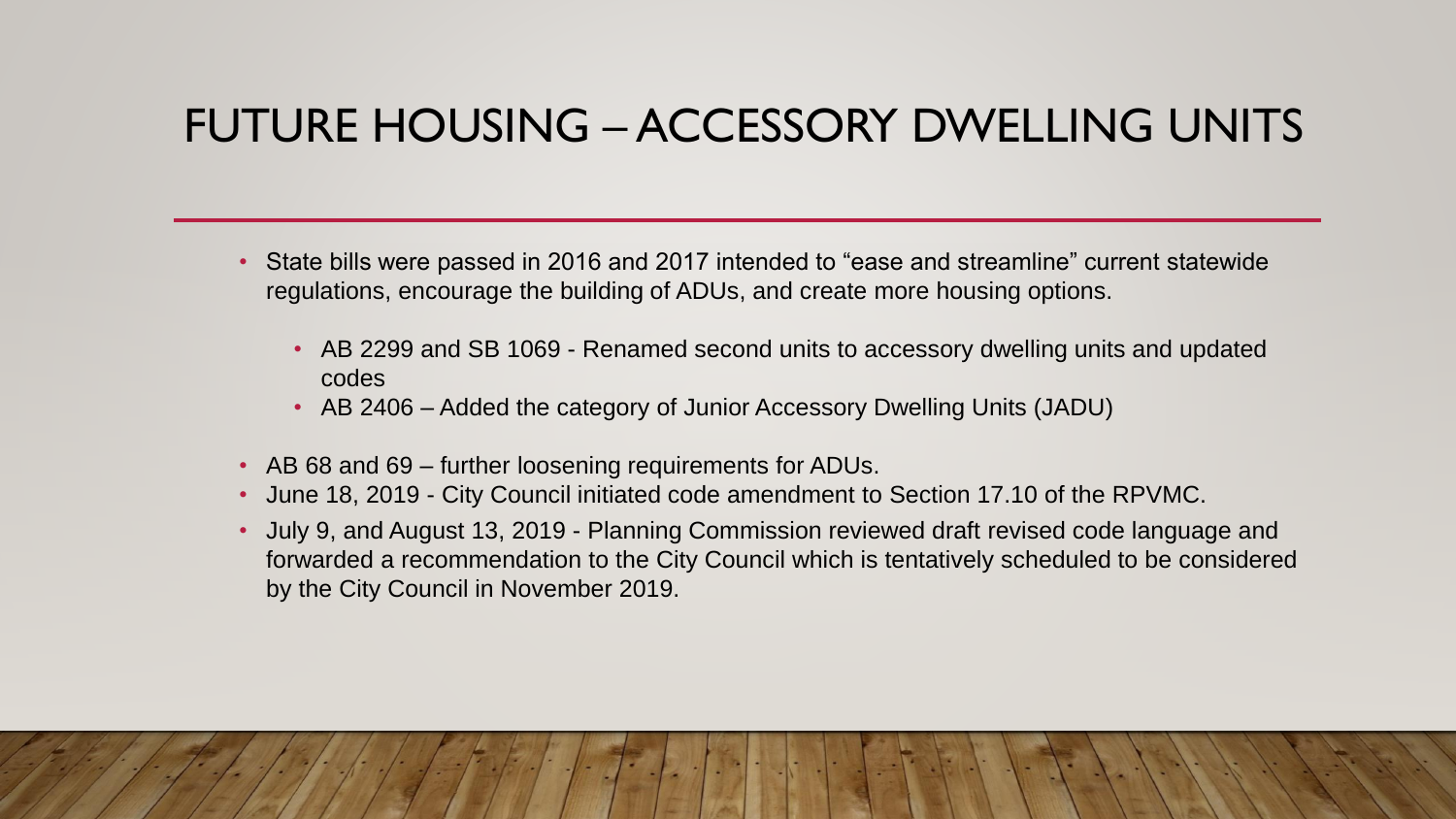#### • ADU Requirements

- I parking space is to be provided
- Maximum 1,200 sq. ft. or 50% of existing building footprint
- 12' in height "by right"
- 12'-16' in height triggers Neighborhood Compatibility
- 16' or taller triggers Neighborhood Compatibility or Height Variation
- 5' side and rear yard setback for ADUs proposed over an existing garage